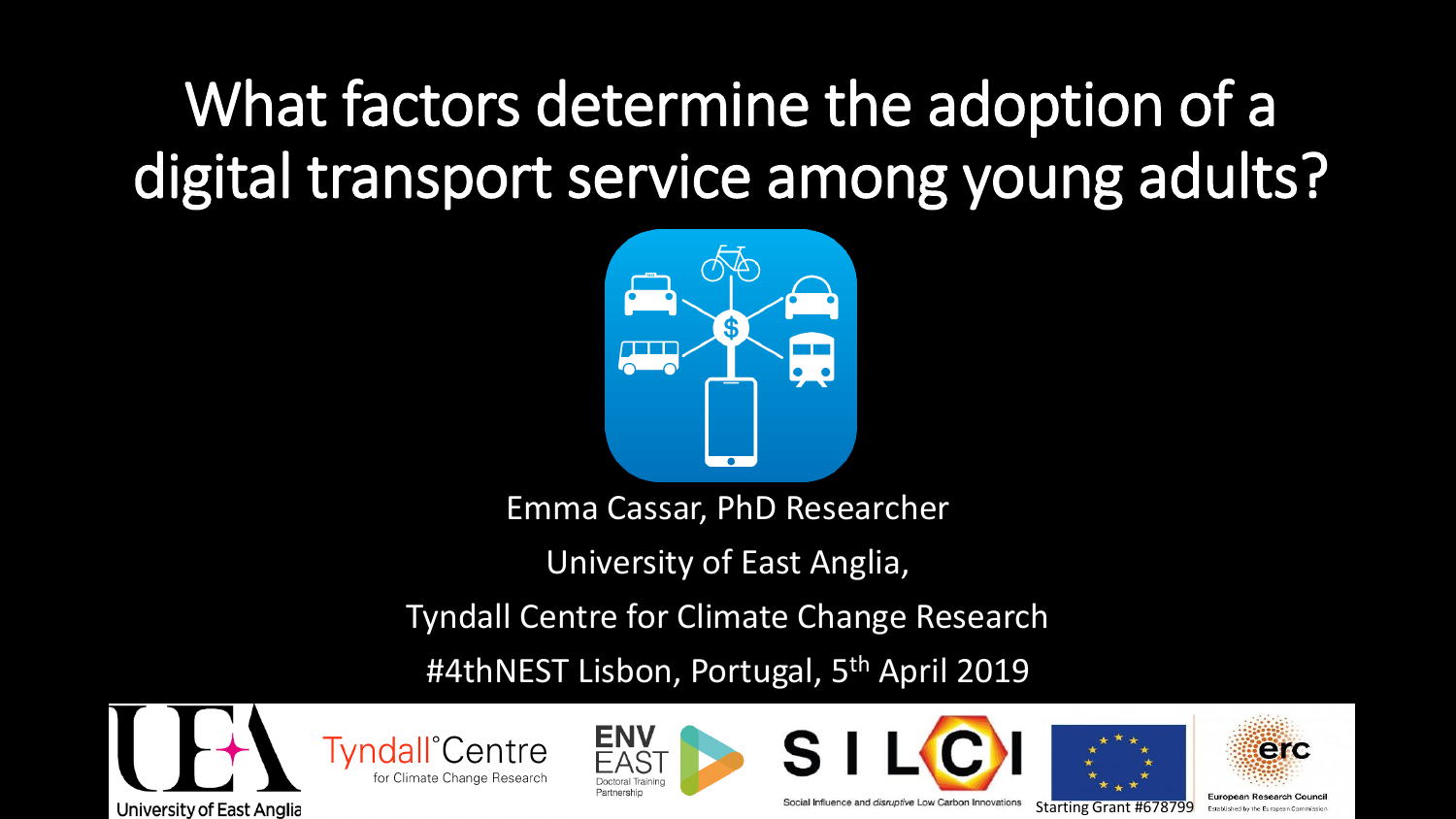#### What is Mobility-as-a-Service (MaaS)?



1. Integration 2. Subscription Payment 3. User-centric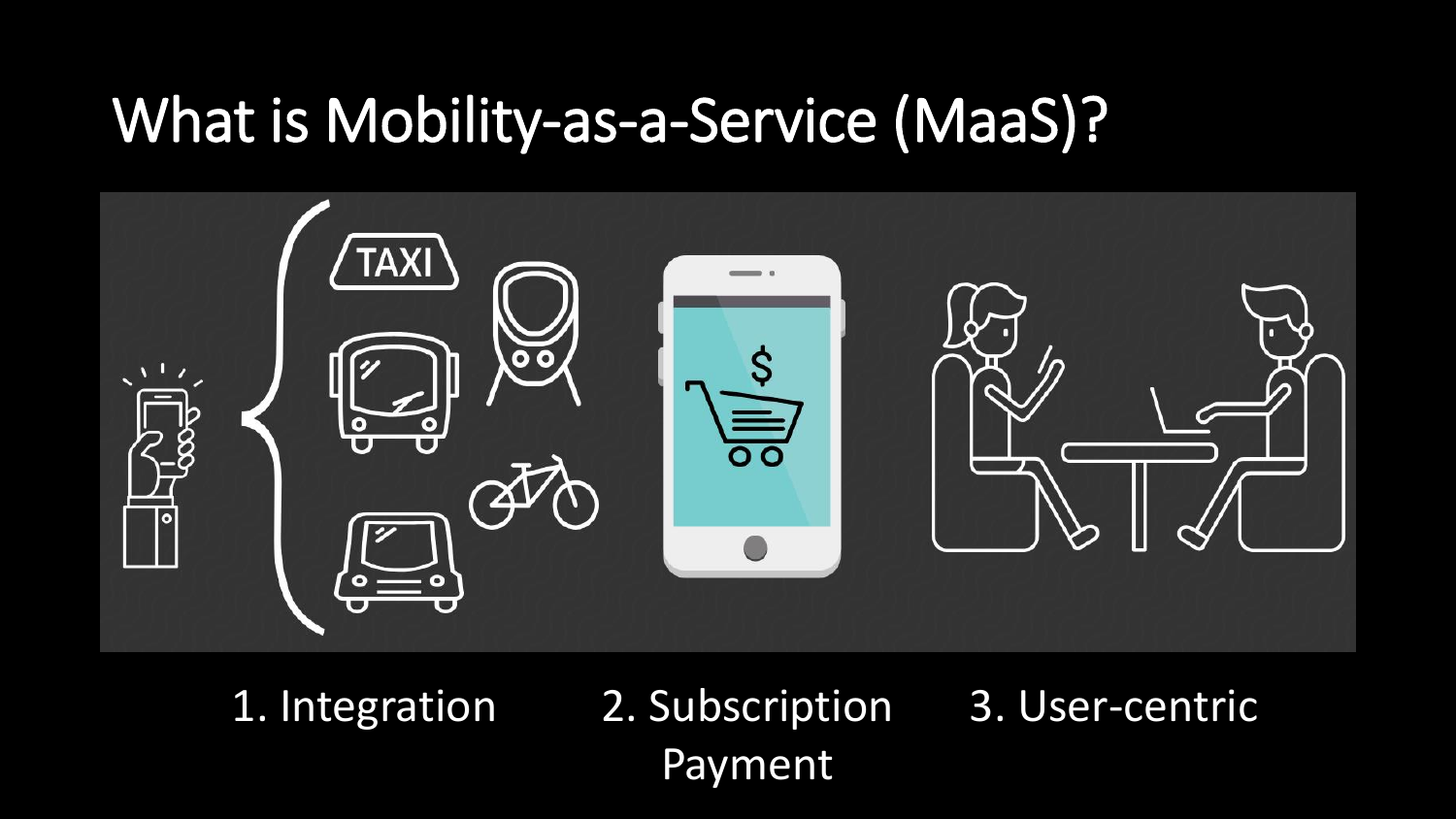## Why MaaS?



- Young adults are driving less delaying license and car ownership. Chatterjee et al. (2018)
- Information and Communication technologies.
- Increase use of public transit and active travel modes. Ho et al. (2018)
- Potential reduction of CO2 emissions shared mobility services.
- Automotive Industry modifying its business model to account for the rise in car-sharing and ride-hailing services taking over cities.

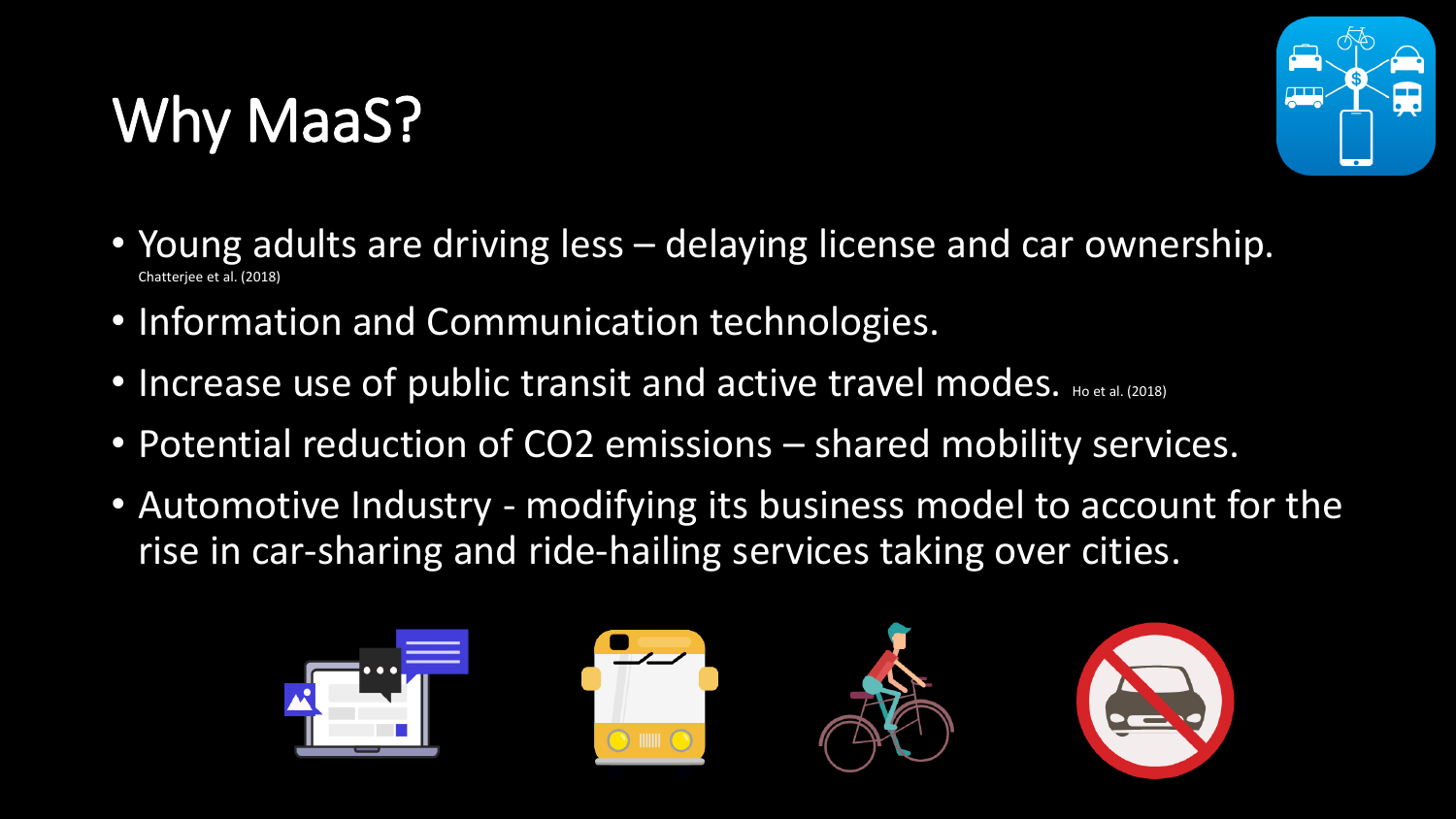

## How can we speed up this transition?

West Midlands - Birmingham

- Factors determining the adoption of shared mobility services.
- Average profile of a MaaS user young public transport user or flexible traveller making commuting and business trips. Jittrapirom et al., 2017
- Current travel behaviour and contextual factors.
- Intention and attitudes towards using shared mobility services.

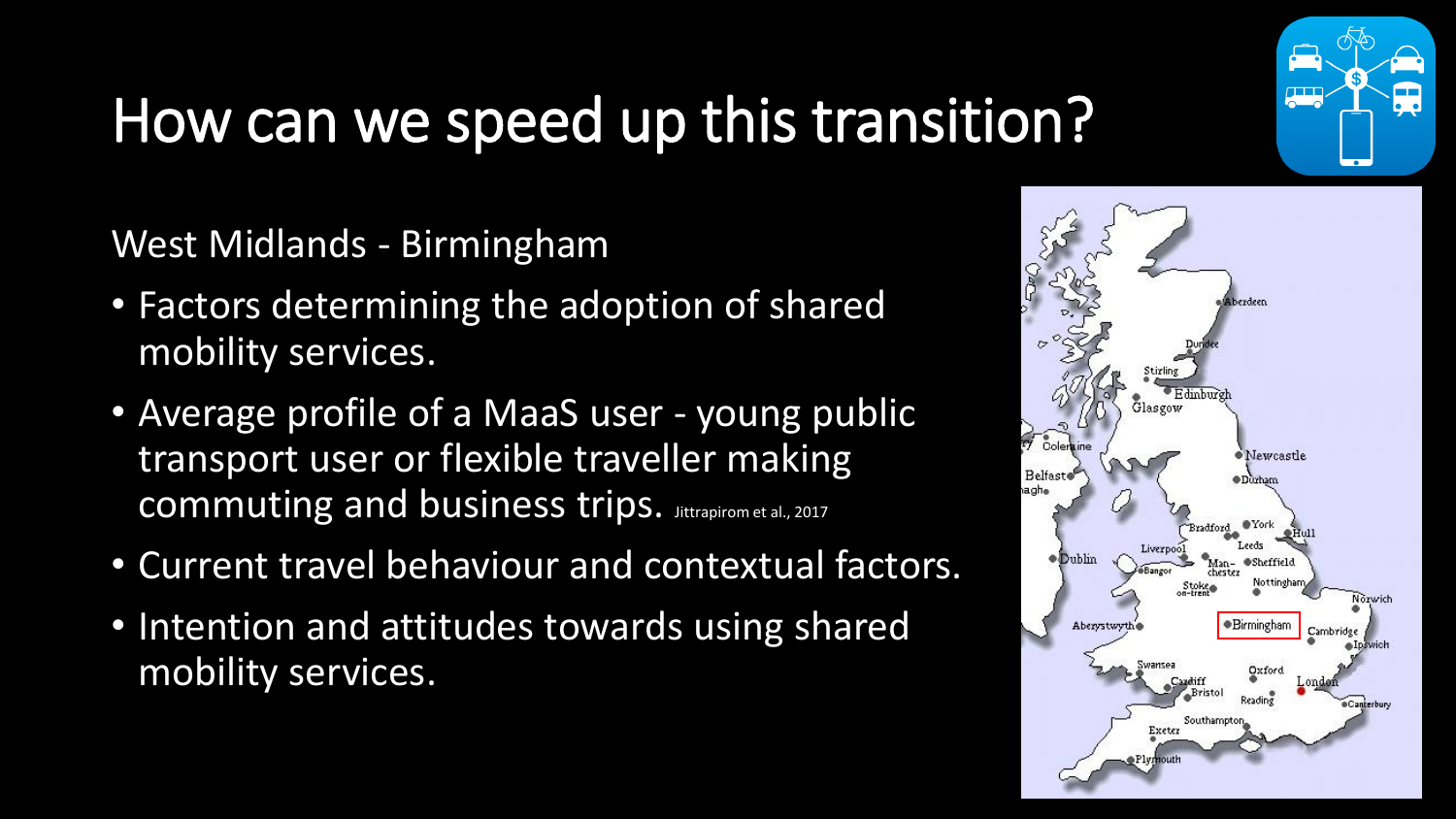### Key Points

- Mobility-as-a-Service offers real-time information about travel options, time and cost so people can select the mode that suits their needs and then book and pay for their trip, all from a digital platform.
- There are still many obstacles to overcome before we can see this transition to using mobility services and to have a society where private car ownership is no longer a necessity.
- Determining the factors influencing the adoption of shared mobility service among young adults can help us understand how the transition towards shared mobility can be accelerated.